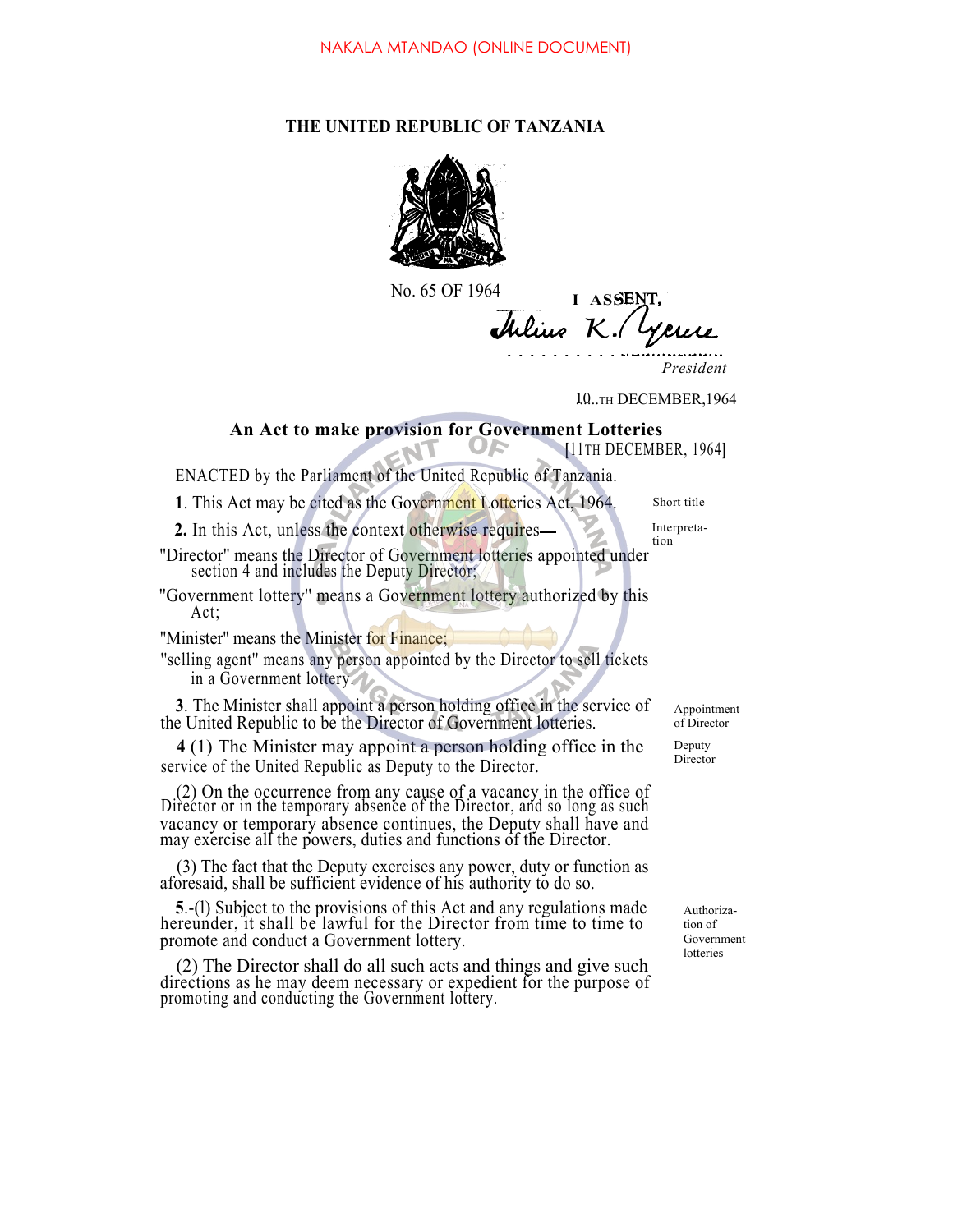| 2                                           | No. 65                        | Government Lotteries                                                                                                                                                                                                                                                                                  | 1964                                                                   |  |
|---------------------------------------------|-------------------------------|-------------------------------------------------------------------------------------------------------------------------------------------------------------------------------------------------------------------------------------------------------------------------------------------------------|------------------------------------------------------------------------|--|
|                                             |                               | CONDUCT OF GOVERNMENT, LOTTERIES                                                                                                                                                                                                                                                                      |                                                                        |  |
| Rules<br>respecting                         |                               | Every Government lottery shall be conducted by the Director in<br>accordance with the following rules:-                                                                                                                                                                                               |                                                                        |  |
| Government<br>lotteries                     |                               | (a) the Director shall, before the sale of tickets in a lottery com-<br>mences, cause to be published in the Gazette particulars as to-                                                                                                                                                               |                                                                        |  |
|                                             |                               | (i.) the quantity series and prices of the tickets to be issued;                                                                                                                                                                                                                                      |                                                                        |  |
|                                             |                               | (ii) the schedule of, prizes offered to winners;                                                                                                                                                                                                                                                      |                                                                        |  |
|                                             |                               | (iii) the dates within which tickets maybe sold, the date of the<br>draw and the, place at which and the, manner in which the draw will be performed and the results published;                                                                                                                       |                                                                        |  |
|                                             |                               | (b) tickets in a Government lottery may be sold by the Director or<br>through selling agents;                                                                                                                                                                                                         |                                                                        |  |
|                                             |                               | (c) the Director shall publish the results of the draw in the manner<br>specified in the Gazette notice published in accordance with<br>paragraph $(a)$ ;                                                                                                                                             |                                                                        |  |
|                                             |                               | (d) prize winners shall be responsible for claiming prizes;                                                                                                                                                                                                                                           |                                                                        |  |
|                                             |                               | (e) the Director may decline to pay or award a prize claimed where-                                                                                                                                                                                                                                   |                                                                        |  |
|                                             |                               | (i) the ticket is not whole or if it bears any alteration, abrasure<br>or erasure, or                                                                                                                                                                                                                 |                                                                        |  |
|                                             |                               | (ii) in the opinion of the Director the ticket is not genuine,                                                                                                                                                                                                                                        |                                                                        |  |
|                                             | be final.                     | and the decision of the Director in respect of such matters shall                                                                                                                                                                                                                                     |                                                                        |  |
| Selling<br>agents                           |                               | 7. The Director may appoint such selling agents in respect of each<br>Government lottery at such remuneration or commission and subject to<br>such further terms and conditions as the Director shall think fit.                                                                                      |                                                                        |  |
|                                             |                               | <b>FINANCIAL</b>                                                                                                                                                                                                                                                                                      |                                                                        |  |
| Government<br>Lottery<br>Fund<br>Ordinances |                               | <b>8</b> . There is hereby established a Government Lottery Fund to which<br>the revenues of every Government lottery shall be credited and, subject<br>to this Act, the Government Lottery Fund shall constitute a fund to<br>which section 17 of the Exchequer and Audit Ordinance, 1961 is applic- |                                                                        |  |
| 1961<br>No. 21                              | able.                         |                                                                                                                                                                                                                                                                                                       |                                                                        |  |
| Acquisition<br>of assets                    |                               | 9. It shall be lawful for moneys in the Government Lottery<br>Fund to be expended in the purchase of land and, for the purchase or<br>erection of buildings and other assets required for the purpose of<br>conducting Government lotteries.                                                          |                                                                        |  |
| Reserve<br>account                          |                               | 10.-(1) There shall be a reserve account of the Government Lottery<br>Fund into which shall be paid such proportion of the revenues of Government lotteries as the Minister shall direct.                                                                                                             |                                                                        |  |
|                                             | the approval of the Minister. | (2) Moneys in the reserve account shall not 'be appropriated without                                                                                                                                                                                                                                  |                                                                        |  |
| Application<br>of moneys in<br>Government   |                               | 11. There shall be paid out of the Government Lottery Fund without any further appropriation other than this Act, the prizes, the commis-                                                                                                                                                             |                                                                        |  |
| Lottery                                     |                               | sions and remuneration payable to selling agents, the expenditure in<br>connection with the acquisition of assets, the expenses of administration                                                                                                                                                     | and all other charges connected therewith and any credit balance after |  |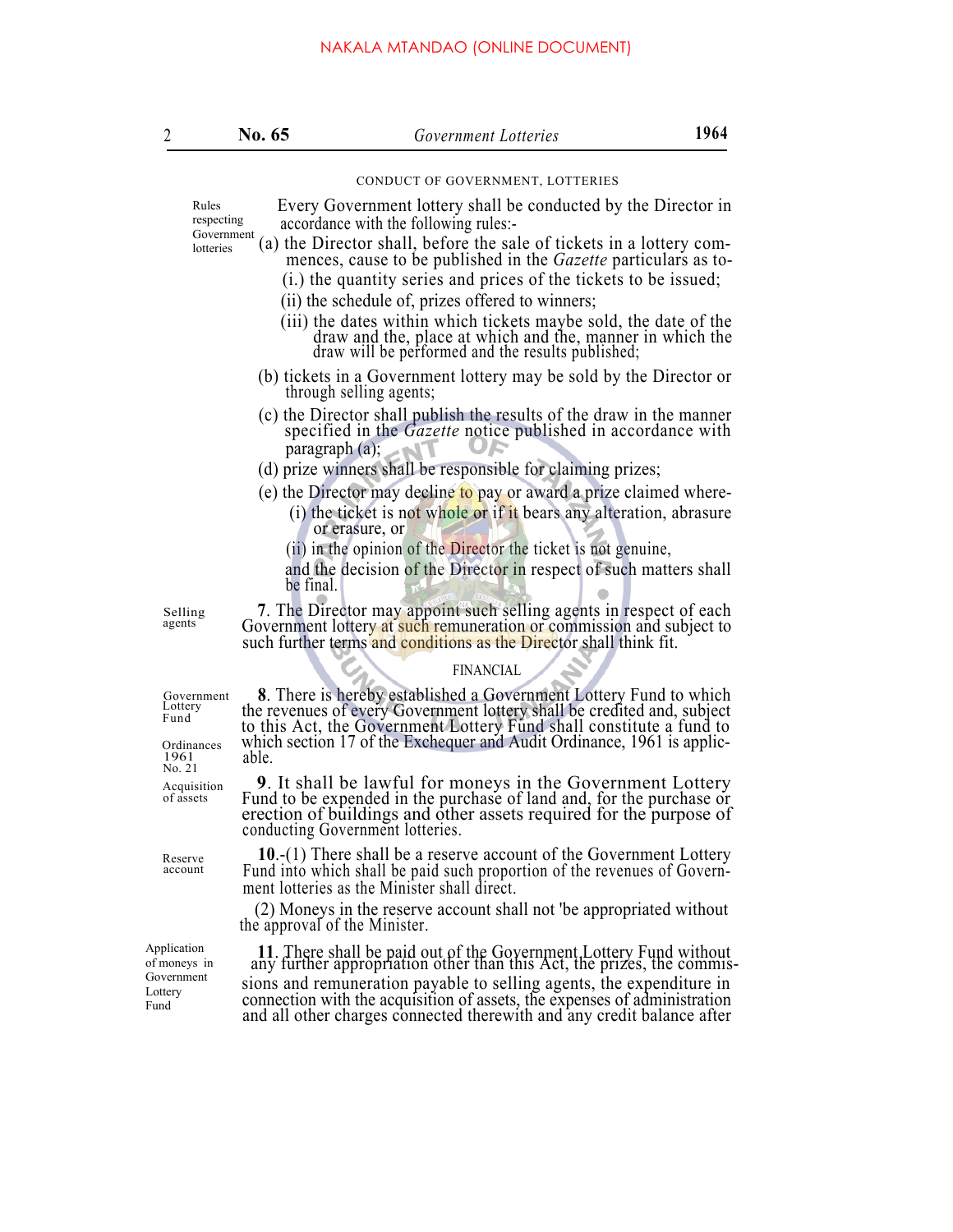| No. $65$ | Government Lotteries                                                    | 1964 |  |
|----------|-------------------------------------------------------------------------|------|--|
|          | the closing of the accounts in respect of each Government lottery other |      |  |

than any portion of such balance paid into the reserve account, shall be paid to the Consolidated Fund and shall be utilized for development works and services.

#### **OFFENCES**

**12**. Any person who, before a draw has taken place, sells any Govern-<br>ment lottery ticket at a price exceeding the price for the ticket specified in the Gazette*,* shall be guilty of an offence against this Act.

**<sup>13</sup>**. Any selling agent who fails to pay or remit to the Director the net proceeds payable by him through sale of tickets within the time required by the Director shall be guilty of an offence against this Act. 13. Any selling agent who fails to pay or remit to the Director the net Failure to remit

**14**. Any person who counterfeits, fraudulently alters, or forges any counter ticket or counterfoil or receipt made or issued under and for the purposes ing, etc. of a Government lottery, shall be guilty of an offence against this Act. 14. Any person who counterfeits, fraudulently alters, or forges any Counterfeit-

**15.** Any person guilty of an offence against this Act shall be liable on Penalty conviction to a fine not exceeding five thousand shillings or to imprisonment for a term not exceeding six months or to both such fine and imprisonment.

**16**. The proviso to subsection (1) of section 176 of the Criminal Pro- No limitation cedure Code shall not apply in respect of an offence against this Act. tion orders

**17.** Any person authorized in writing by the Director may institute  $\frac{cap.20}{Processing}$ and conduct any prosecution.

#### REGULATIONS

**18.** The Minister may from time to time make regulations necessary or desirable to give effect to the provisions of this Act and without prejudice to the generality of the foregoing, regulations may be made for all or to the generality of the foregoing, regulations may be made for all or any of the following purposes:-

- (a) for fixing the number and value of the prizes to be allotted in respect of Government lotteries and for regulating the mode of payment thereof;
- (b) for fixing the number of tickets to be issued for sale by the Director and the price of each ticket and for regulating the mode of payment of the same to the Director;
- (c) for fixing the remuneration and Commission and responsibilities of selling agents,
- (d) concerning the safe keeping of the counterfoils and of the receipts given for counterfoils and tickets;
- (e) for determining the procedure relative to a draw;
- (f) for prescribing the persons to be present at a draw and their powers and duties in relation thereto and to any dispute or difficulty which may arise in connection with the draw;
- (g) prescribing the form and design of tickets and counterfoils and precautions against forgery and counterfeiting;
- (h) prescribing the procedure for claiming prizes and for the disposi tion of unclaimed prizes;

Unauthorized ticket price

 in compensa-R.L. Cap. 20

Regulations